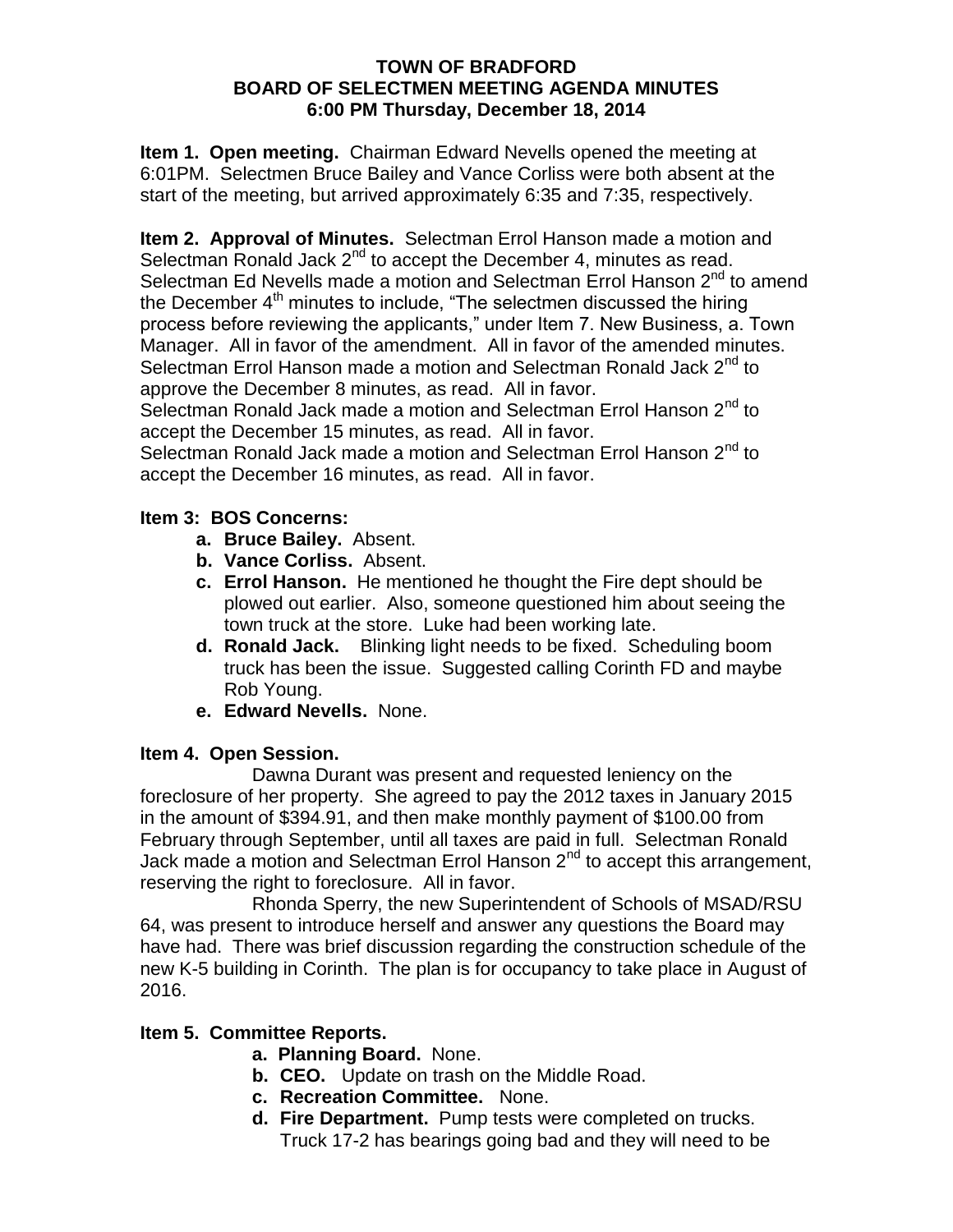replaced. This will put the truck out of service while it is being fixed. The cost to fix will also be several thousand dollars. Northeast Emergency Apparatus will do the repairs. They are looking to replace the gas meter.

They are using \$1000 from their budget towards the purchase of the new turnout gear.

**e. Road Commissioner.** None.

#### **Item 6. Old Business.**

- **a. Batteries for generators.** Errol will check with Atkinson to see if he has replaced the batteries. We do not have an invoice, as yet.
- b. **TIF consultant.** Selectman Ronald Jack made a motion and Selectman Ed Nevells  $2^{nd}$  to hire Raegan LaRochelle for the new TIF. After some discussion, Ron rescinded his motion and Ed rescinded his 2<sup>nd</sup>.

Selectman Bruce Bailey made a motion and Selectman Ronald Jack 2<sup>nd</sup> hiring John Cleveland for the New TIF. After more discussion, Bruce rescinded his motion and Ron rescinded his  $2^{nd}$ .

Selectman Ronald Jack made a motion and Selectman Errol Hanson 2<sup>nd</sup> to Hire Raegan LaRochelle of Eaton and Peabody for the new TIF if she will agree to lower her max to \$10,000. If not, then we will hire John Cleveland for the new TIF. All in favor.

Selectman Ronald Jack made a motion and Selectman Bruce Bailey 2<sup>nd</sup> to hire Raegan LaRochelle from Eaton and Peabody to do the amended TIF. All in favor.

**c. Budget.** Selectman reviewed the budget with Dusty's numbers for the fire dept. Agreed to use his numbers. Reviewed the recreation request from Recreation Chairman Nicole Kelley. BOS opted to keep their figures due to the amount of money in savings and reserve for the rec.

#### **Item 7. New Business.**

- **a. January 1, 2015 meeting.** Selectman Bruce Bailey made a motion and Selectman Vance Corliss 2<sup>nd</sup> that due to the first Thursday in January being a holiday, the BOS meetings will be held on January  $8^{th}$  and  $22^{nd}$ . All in favor.
- **b. Municipal Quit Claim deeds.** Signed seven deeds. For the three that remain unpaid, Selectman Vance Corliss made a motion and Selectman Errol Hanson 2<sup>nd</sup> to contact Diana Downs and have her give us her thoughts on market value for the three properties so we may set minimum bid prices and have her handle the foreclosure auctions. They also wish for her to include the Old Town Hall in the auctions. All in favor.
- **c. Audit Engagement Letter.** Signed.

#### **Item 8. Correspondence.**

**a. Charleston Church.** Acknowledged.